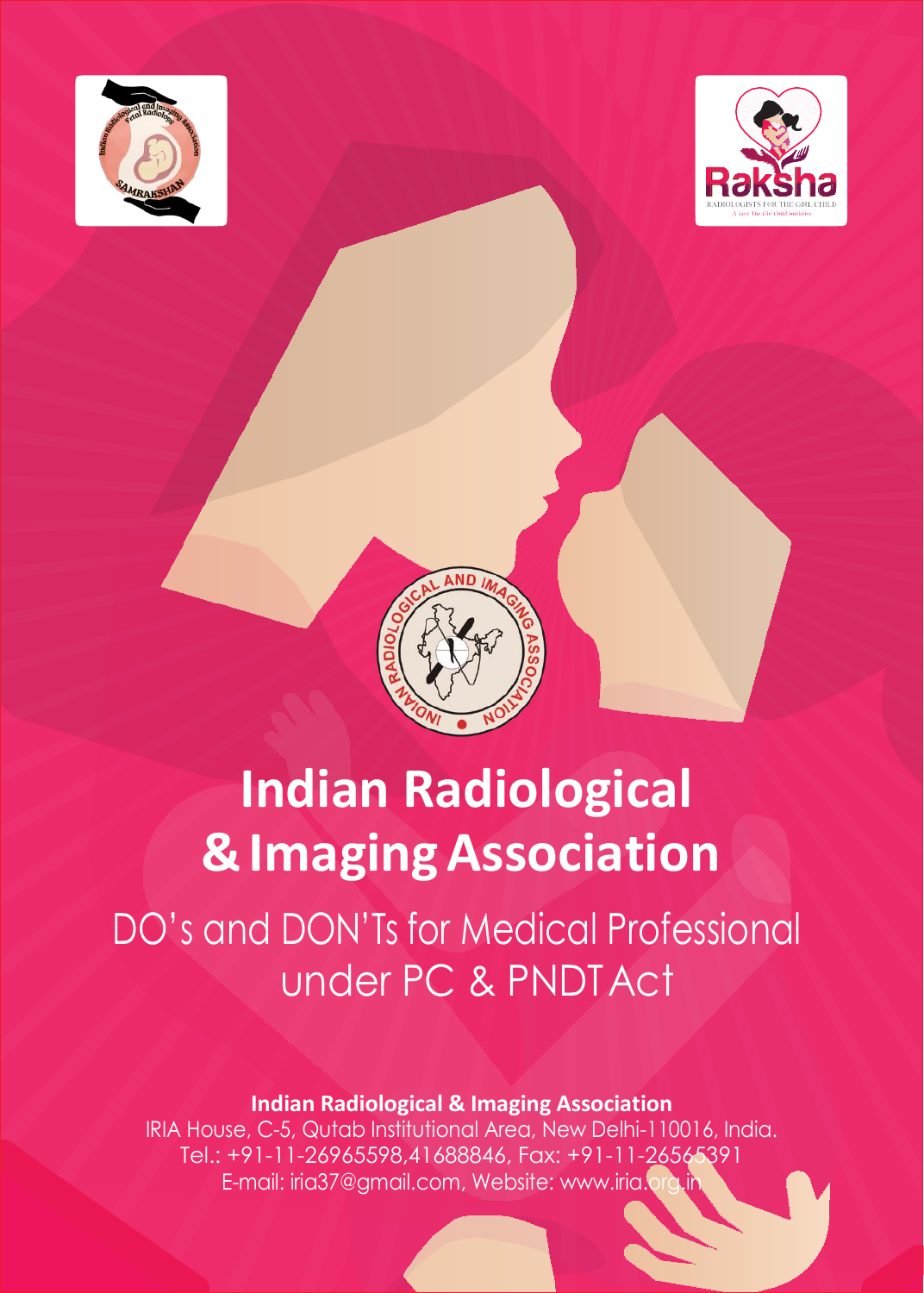# **DO's fOr MeDical PrOfessiOnals**

#### **a. registration under Pc & PnDT act**

- i. Registration of the clinic is mandatory. Only one registration per clinic is required (even if there is more than one machine). Apply in prescribed Form A of PC & PNDT Act. Attach all required documents like Affidavit, Degree/Diploma in Radio-diagnosis, Registration with State Medical Council, Place, Equipment (Ultrasound Machines) details, Cheque of Registration Fees etc.
- ii. Attach annexed list of Doctors' certified by AA, if there is no space on Form B.
- ii. Get the MRC number for machine from Appropriate Authority.
- iv. In case of USG is to be done in a Mobile Medical Van, the registration of the Vehicle is required.
- v. Apply for renewal at least one month prior to expiry of registration.
- vi. The Appropriate Authorities can deny for renewal if a case is pending in court of law with respect to PC & PNDT contravention. IRIA has got a stay in High Court at Aurangabad.
- vii. The Government of India through a Gazette Notification dated June 05, 2012 had amended the PC & PNDT Act, thus restricting Radiologists from visiting not more than two clinics/centers for performing ultrasound within a district. The Hon'ble Delhi High Court has granted the stay order on this gazette notification on the Writ Petition filed by IRIA.
- viii. Conduct procedures only at registered place.
- ix. Use only equipments which are mentioned in Form B.

# **B. Display at Ultrasound clinic/centre**

- i. Copy of the Registration Certificate must be displayed one in the Ultrasound Room and another in the waiting room.
- ii. Degree of Doctors & MCI Registration [also additional registration of PG/diploma] has to be displayed at a prominent place. Doctor(s) degree also to be displayed in the Ultrasound room.
- iii. Display Board in English and local language regarding Sex Detection/ Selection is not done here and disclosure of the Sex of the fetus is prohibited under Law, (size 2Ft. X 1.5Ft.) at the reception area.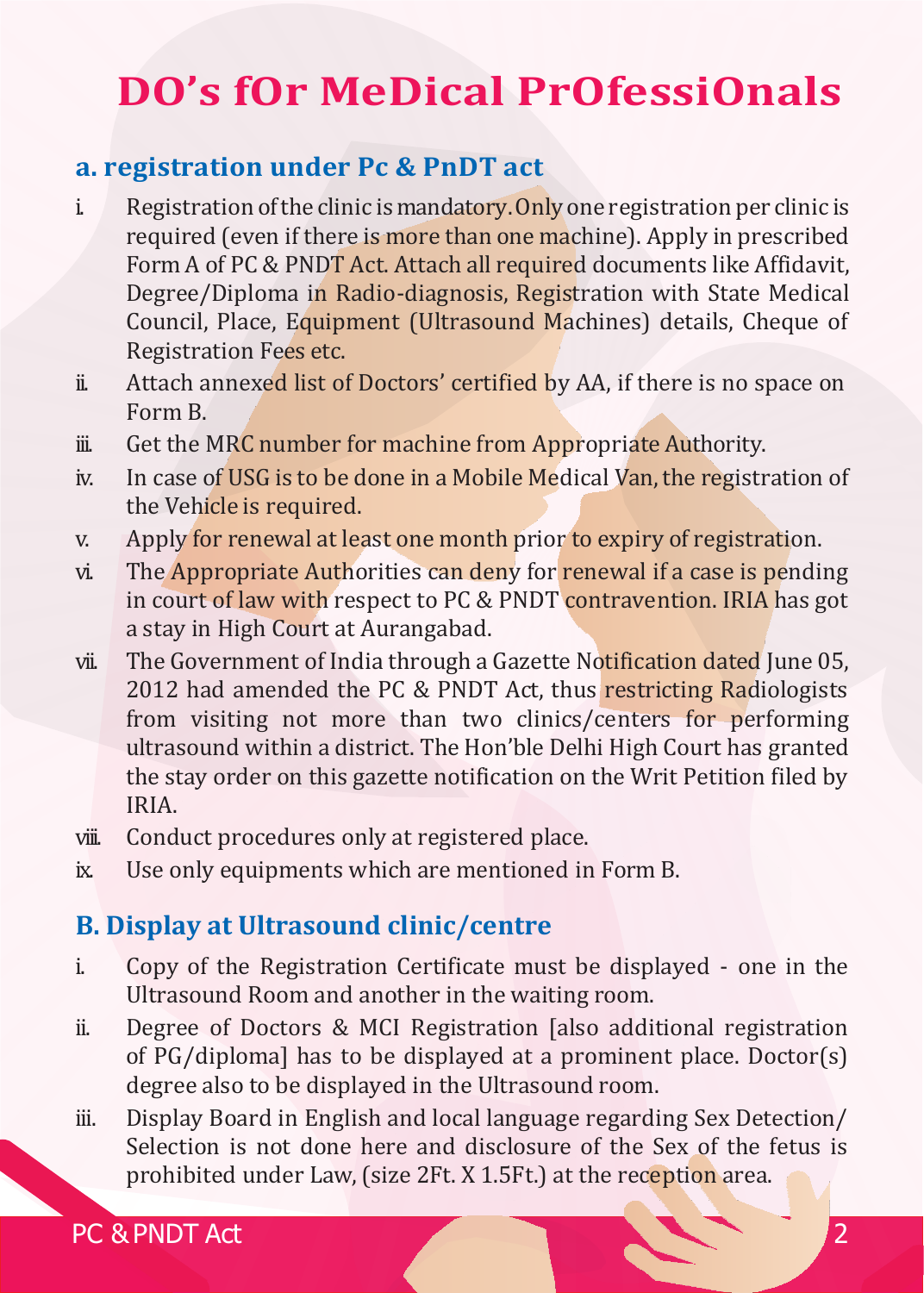- iv. Display the timing of doctor performing procedures at place ofwork.
- v. Booklet on PC&PNDTAct should be available attheUltrasound Centre. The first page of the same should be signed by the Radiologist.

#### **c. Documentation at Ultrasound clinic/centre**

- i. Maintenance of Records is mandatory as per Sec 29 read with Rule 9 of 1996 Rules. U/s 29, all records is to be preserved for 2 years. If any litigation is pending then records are to be preserved till disposal of the case.
- ii. Register The Register should have the following details: Name of Patient with Age and date of LMP, Age of previous children, Name of spouse/father, Address with Tel., Ref. Form, Indication and Result of Exam. Records to be kept in print form also.
- iii. Ensure that the number of machines and the radiologists attached to the clinic have been mentioned in the registration certificate or on a separate sheet by the appropriate authorities (AA).
- iv. Form F must be filled in completely and without any delay as soon as the patient's USG is done. The signed consent of the patient as well as the radiologist's signature are a must. Form G is only for invasive procedures.
- v. A monthly report, which should be submitted to the AA regularly, before the 5<sup>th</sup> of every month and a copy of the same, with the signature of the AA acknowledging receipt, must be preserved.
- vi. PC-PNDT Act booklet must be available in the waiting room.

# **D. filling the register and form f.**

- i. Maintain register as per Rule 9(1) [Sr. No., Name of Women, Complete Address, Name of Spouse/father, date of procedure].
- ii. Fill the FORM F online and complete in all respects to the last comma/ full stop. Take patients signature in duplicate. Write in full – 'Not Applicable' in place of 'N.A.' As a additional safety measure take signature on the copy on ID proof also (both sides if photocopy has been taken on both sides and mention on the copy as to whose ID it is like patient, patients husband, relative etc.).
- iii. In case of thumb impression of lady (patient), it should be verified by attendant's signature.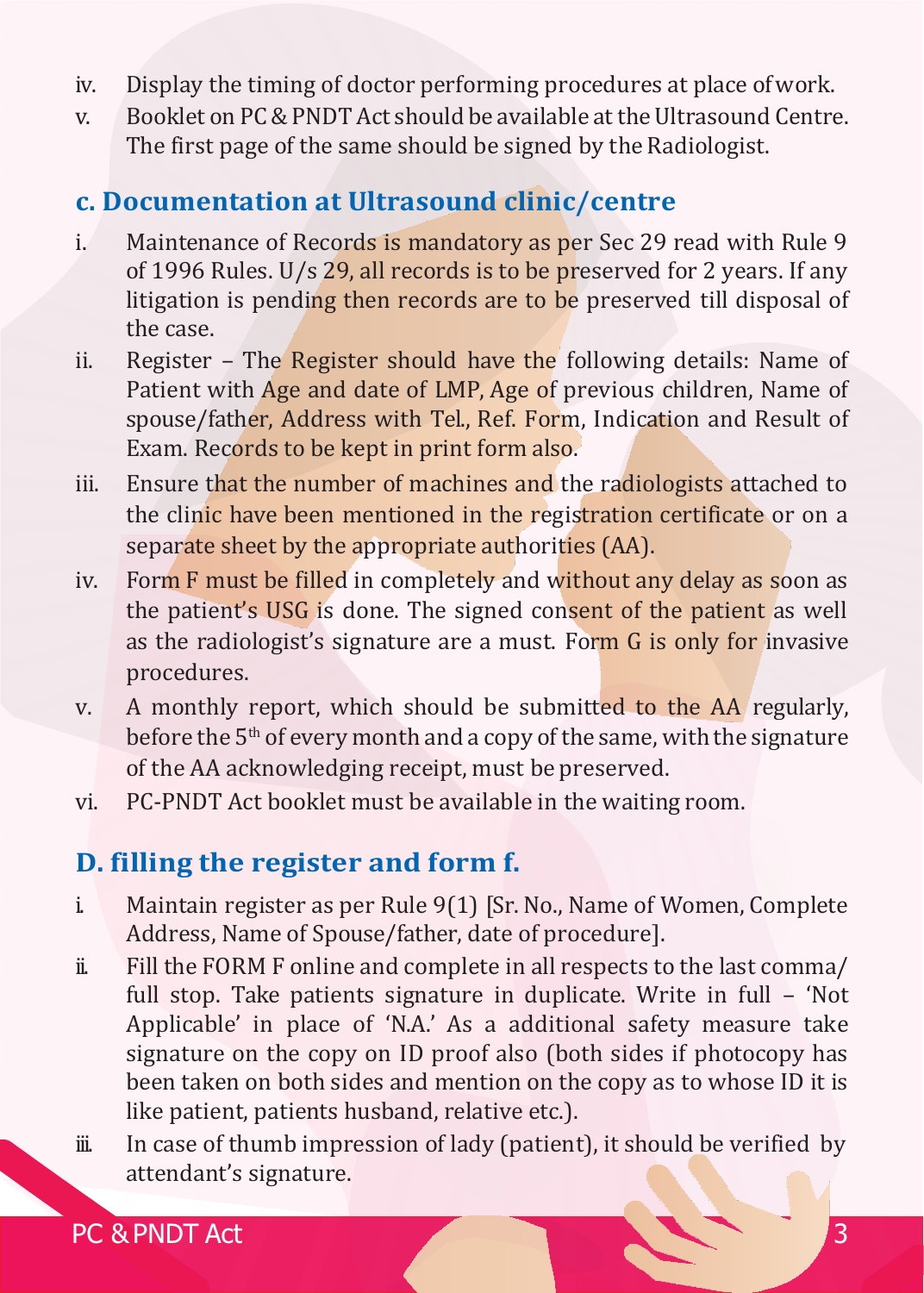- iv. After the USG is complete, write the result as normal/abnormal and complete the Form F.
- v. Please note that the Form F should be filled as early as possible. The AA shall frame charges of contravention to the PC & PNDT Act, if it is not complete and any columns are left blank inadvertently.

#### **e. record Keeping**

- vi. All copies of Form  $\bf{F}$  and monthly reports should be preserved for 2 years. The referral letters from doctors should also be preserved. If a court case is pending under Pc & PNDT, the relevant records have to be kept till the decision of the case.
- vii. Preserve ID/referral documents in a separate File. Number them according to the Form No. for ready reference in future if required.
- viii. Keep all records as:
	- a) D, E or F forms as Applicable.
	- b) G Form (if Invasive procedure)
	- c) Sonography Plates.
	- d) Referral slips. [Details if self referral]

# **f. commonmistakesdonebyradiologists informf**

- i. There have been many cases where Radiologists have been prosecuted for trivial reasons; e.g.:
	- a) For using the short-form 'NA' instead of 'Not Applicable' in the Form F.
	- b) Inadvertently missing out on signing a Form F.
	- c) Indication for Ultrasound not written.
	- d) Form F not signed by the Radiologist.
	- e) Absence of stamp below the Signature.
	- f) Some Columns left blank.

#### **G. information to appropriate authorities**

- i. Send monthly report on  $5<sup>th</sup>$  day of following month.
- ii. The AA must be informed, in writing, about changes in any Ultrasound Machine, Radiologist or Place. A copy of the same, with the signature of the AA, should be preserved.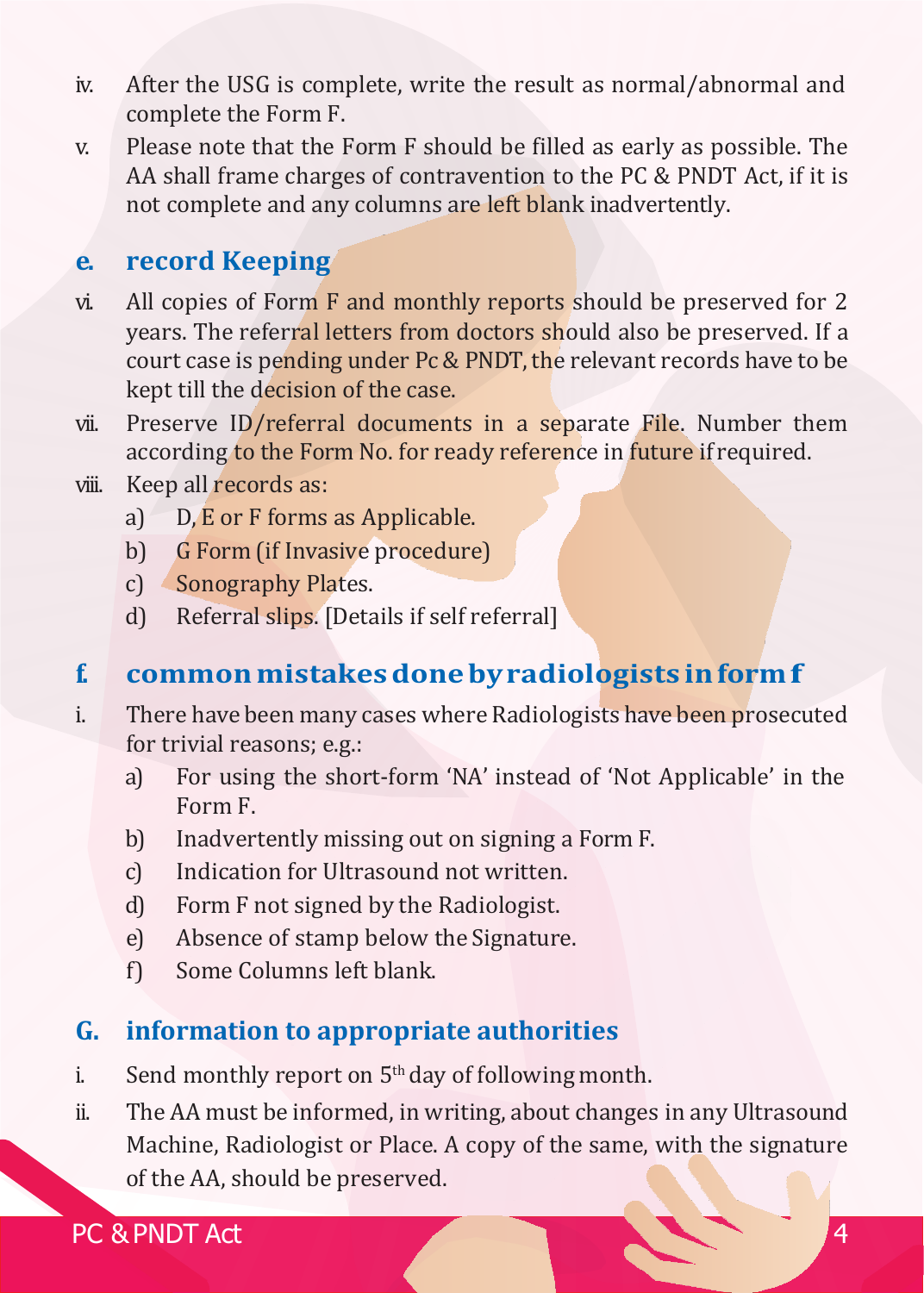- iii. If a locum Radiologist is appointed, the AA must be informed in advance (with the details of the locum Radiologist's registration and State Medical Council certificate).
- iv. Surrender certificate of registration if change in ownership. [As certificate is non-transferable]
- v. Apply fresh for registration if change in ownership. [As certificate is non-transferable]

# **H. inspection by the authorities under Pc & PnDT act**

- i. Be cooperative if and when the AA visits your clinic to examine the records.
- ii. All records to be made available for inspection.
- iii. Whenever an inspection occurs, they come with a complete check list.
- iv. Points like having a copy of latest PC and PNCT law in clinic premises wearing an apron, name badge for doctor and all the employees in the premises shall also be inspect by the inspection team.
- v. Ask copy of inspection report to Appropriate Authority after inspection is over.
- vi. After completing all the points of inspection according to the check list and entering in the form, they ask you also sign on it.
- vii. If they do not give you a copy, then sign only after you get a photocopy of that document for your records. DO NOT SIGN on any blank inspection document.
- viii. Do make a appeal to State Appropriate Authority under Rule 19()2, if aggrieved by decision of district/corporation Appropriate Authority.
- ix. Keep Ultrasound room locked in your absence.

# **i. The offences under the act are (section 27) :-**

- l Cognizable :- means for such an offence the Police officer may arrest without warrant.
- l Non-bailable:-means thepolice cannotgrantbailinsuchacase.
- l Non-compoundable:- means the parties to the case cannot settle the case and decide not to prosecute.